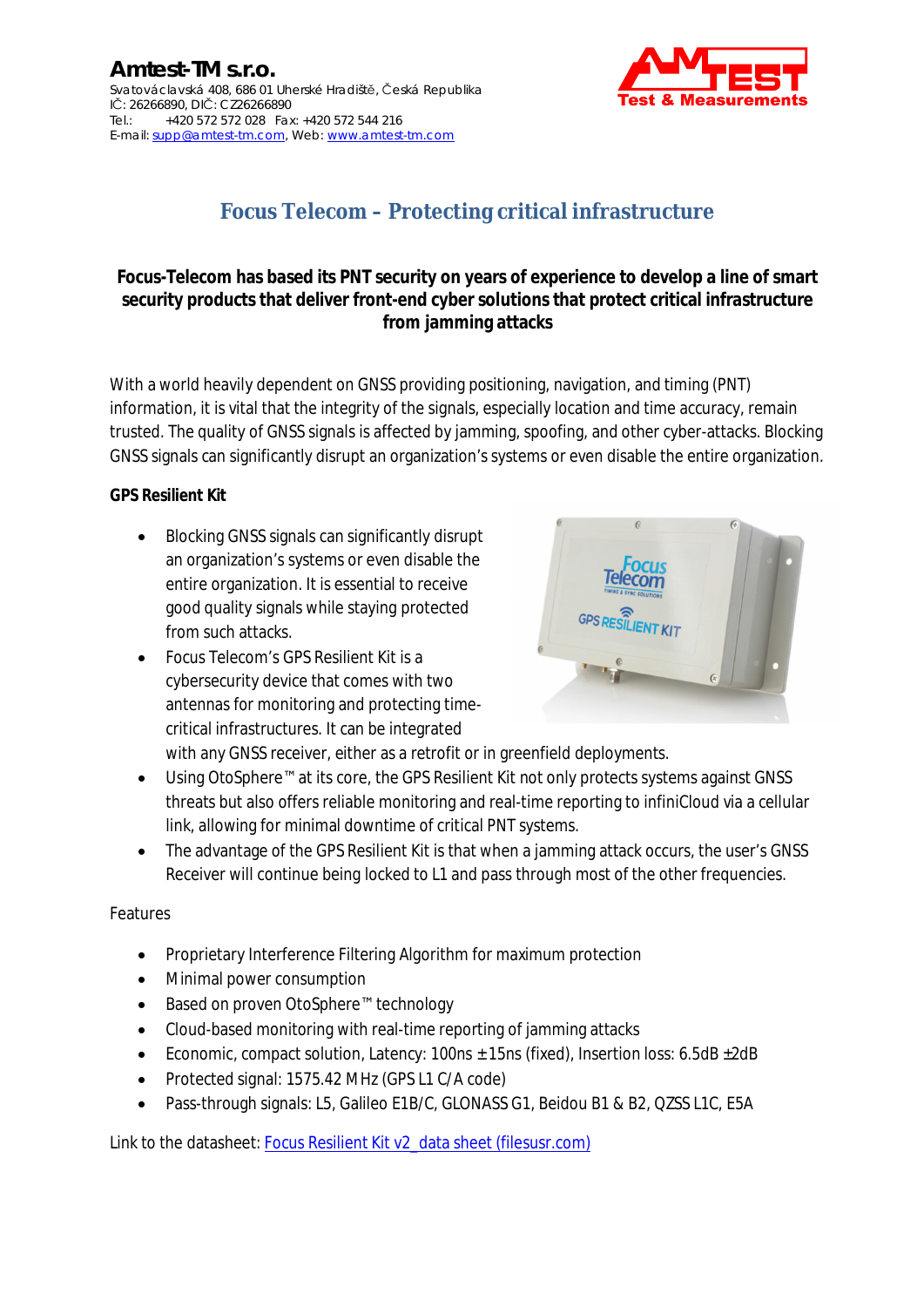### **RF Sw[itch](mailto:supp@amtest-tm.com)**

- Protect PNT against GPS RF Vulnerabilities
- The ease with which a GNSS RF signal can be blocked or disrupted and the damage this can cause, have made every organization understand the paramount importance of protecting GNSS systems. Erroneous positioning, navigation, and timing (PNT) information in any part of the infrastructure can jeopardize security and disrupt user service.



- Most cyber-attacks on time systems are performed through RF signals entering time servers. One of the best ways to protect these systems is to isolate them by disconnecting their antenna, which mitigates exposure to GPS vulnerabilities such as GPS spoofing or jamming.
- The RF Switch is a programmable, hardware-based standalone solution that protects your PNT systems from vulnerabilities by isolating them from the RF signals coming from the antenna.
- During this time, the server maintains accurate time from its internal oscillator.
- Since an accurate oscillator also drifts over time, once every few days, weeks, or months, the antenna can be reconnected periodically to allow the time server to calibrate itself.

### Features:

- Real bi-directional isolation
- Programmability for predetermined
- Disconnection of antenna feed
- Remotely accessible for immediate
- Disconnection or connection of GNSS
- Physical disconnection response Time <10ms
- GUI response time <1s
- Supports full L1 & L2 GNSS

Link to the datasheet: [Focus RF Switch data sheet v2 \(filesusr.com\)](https://74a49f0a-5c21-4ccb-b7c5-cab56d25379e.filesusr.com/ugd/ca9274_9b4e5b833ff143bcbb29b8d87272d72c.pdf)

### **GPSensor**

- Monitoring PNT Jamming Threats
- Monitor PNT for GPS Vulnerabilities.
- Visibility of jamming attacks is essential to protecting critical infrastructure.
- The GPSensor is a standalone device that monitors GNSS frequencies and reports intentional and unintentional attacks.
- It carries out regular monitoring of each site and transmits critical information in real-time over a cellular link, either to our InfiniDome cloud or to the customer's dedicated cloud.



- Easy to install and use
- Compact and portable